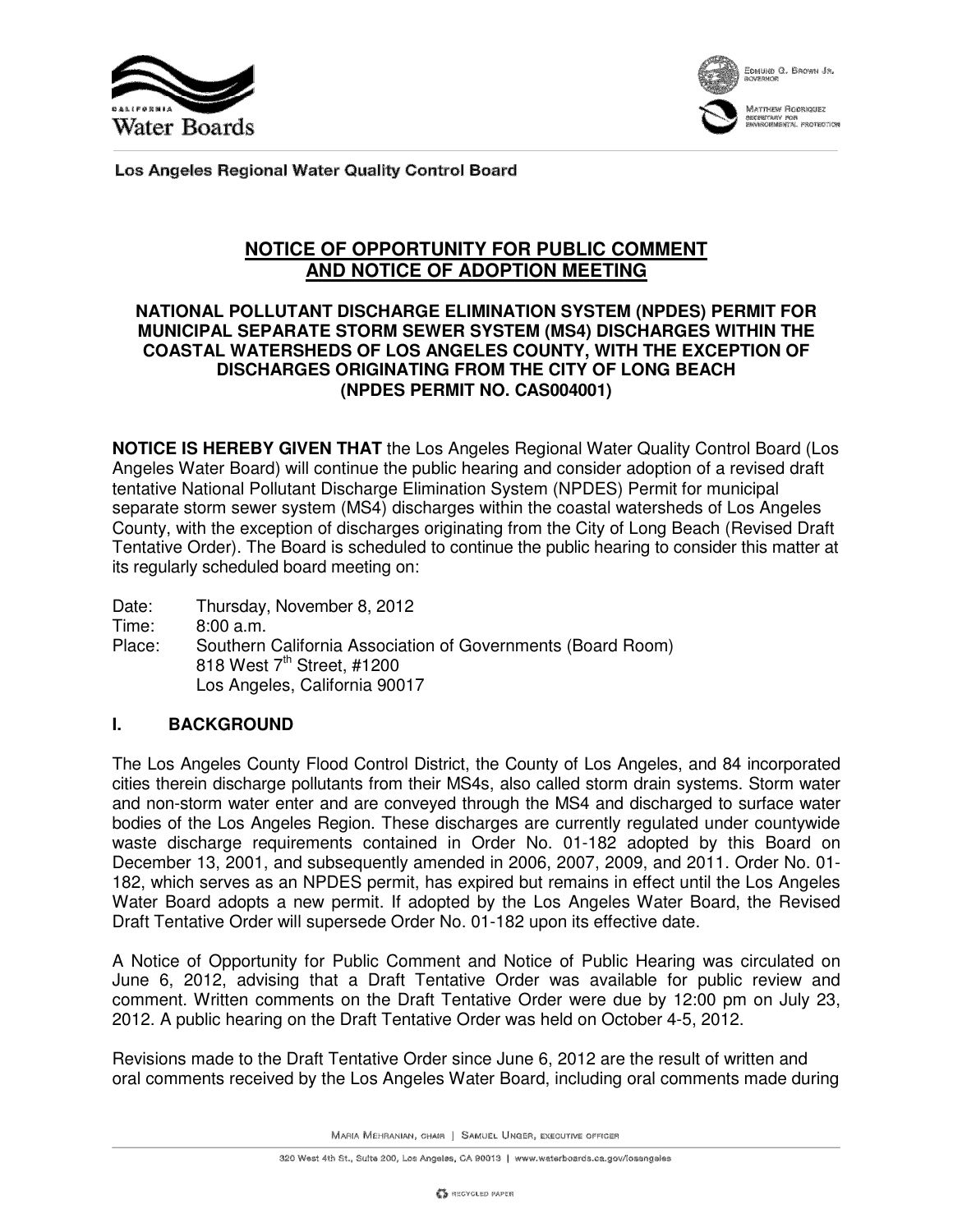the public hearing held on October 4-5, 2012. The Board is expected to take action on the Revised Draft Tentative Order on November 8, 2012.

# **II. AVAILABILITY OF DOCUMENTS**

The Revised Draft Tentative Order, with revisions made since June 6, 2012 in track changes format to assist the public in identifying the revisions, and other information and documents are posted on the Board's web site at:

http://www.waterboards.ca.gov/losangeles/water\_issues/programs/stormwater/municipal/index.shtml The Fact Sheet (Attachment F) will be made available at the web site address above by October 19, 2012. Responses to written comments received on the June 6, 2012 Draft Tentative Order are expected to be made available by October 23, 2012.

These documents are also available for inspection and copying between the hours of 8:00 a.m. and 4:30 p.m. at the following address:

California Regional Water Quality Control Board Los Angeles Region 320 West 4<sup>th</sup> Street, Suite 200 Los Angeles, CA 90013

Arrangements for file review and/or obtaining copies of documents in the administrative record may be made by calling the Los Angeles Water Board at (213) 576-6789. Appointments are encouraged so the documents can be readily available upon arrival.

#### **III. PUBLIC COMMENTS**

The written public comment period for the Draft Tentative Order circulated on June 6, 2012 closed on July 23, 2012, at 12:00 pm, in accordance with the Notice of Opportunity for Public Comment and Notice of Public Hearing dated June 6, 2012. **The Los Angeles Water Board will not be accepting additional written comments or any new evidence.** 

Parties and interested persons may present oral comments. Oral comments are limited to the revisions made to the Draft Tentative Order since June 6, 2012, as reflected in track changes format in the Revised Draft Tentative Order circulated on October 18, 2012. Oral comments regarding provisions of the Revised Draft Tentative Order that remain unchanged from the Draft Tentative Order circulated on June 6, 2012 will not be accepted.

Oral comments may be limited to 3 minutes each. Parties and interested persons seeking more than 3 minutes to present oral comments must contact Mr. Ivar Ridgeway, as provided in Section VI below, no later than **12:00 pm on November 1, 2012** to request additional time. Parties and interested persons will be advised prior to the date of the hearing of the amount of time they will be allocated. That decision will be based upon the complexity and the number of issues under consideration, the extent to which the parties have coordinated, the number of parties and interested persons anticipated, the opportunity to submit written comments that are part of the administrative record, the extent to which the parties have identified unique interests, and the time available for the hearing. It is the Los Angeles Water Board's intent that reasonable requests be accommodated.

MARIA MEHRANIAN, CHAIR | SAMUEL UNGER, EXECUTIVE OFFICER